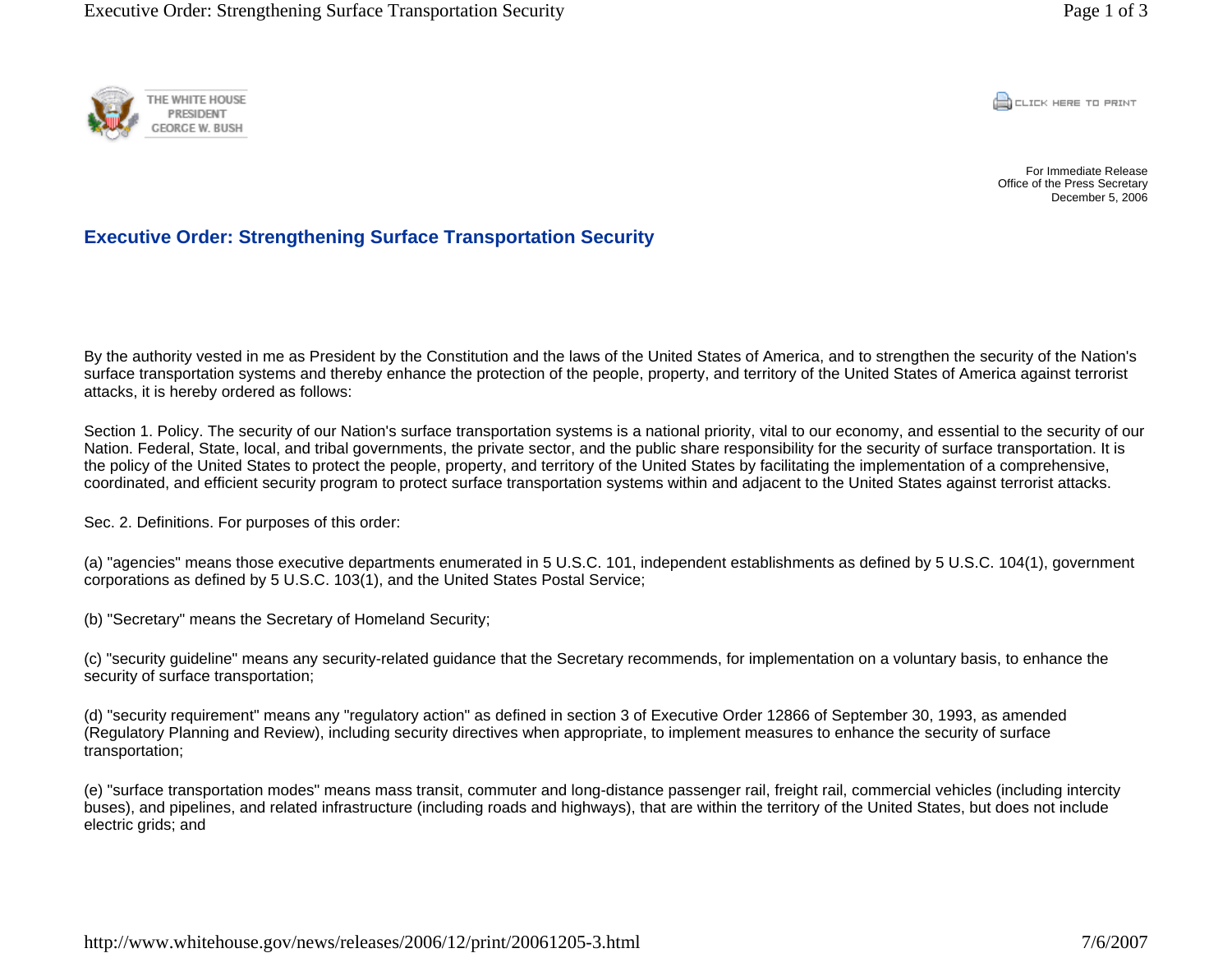(f) "surface transportation" means any conveyance of people, goods, or commodities using one or more surface transportation modes.

Sec. 3. Functions of the Secretary of Homeland Security. The Secretary is the principal Federal official responsible for infrastructure protection activities for surface transportation. To implement the policy set forth in section 1 of this order, the Secretary shall, consistent with the National Infrastructure Protection Plan (NIPP), in coordination with the Secretary of Transportation, and in consultation with the heads of other relevant agencies:

(a) assess the security of each surface transportation mode and evaluate the effectiveness and efficiency of current Federal Government surface transportation security initiatives;

(b) building upon current security initiatives, not later than December 31, 2006, develop a comprehensive transportation systems sector specific plan, as defined in the NIPP;

(c) not later than 90 days after the comprehensive transportation systems sector specific plan is completed, develop an annex to such plan that addresses each surface transportation mode, which shall also include, at a minimum --

(i) an identification of existing security guidelines and security requirements and any security gaps, a description of how the transportation systems sector specific plan will be implemented for such mode, and the respective roles, responsibilities, and authorities of Federal, State, local, and tribal governments and the private sector;

(ii) schedules and protocols for annual reviews of the effectiveness of surface transportation security-related information sharing mechanisms in bringing about the timely exchange of surface transportation security information among Federal, State, local, and tribal governments and the private sector, as appropriate; and

(iii) a process for assessing (A) compliance with any security guidelines and security requirements issued by the Secretary for surface transportation, and (B) the need for revision of such guidelines and requirements to ensure their continuing effectiveness;

(d) in consultation with State, local, and tribal government officials and the private sector, not later than 180 days after the date of this order, identify surface transportation modes, or components thereof, that are subject to high risk of terrorist attack, draft appropriate security guidelines or security requirements to mitigate such risks, and ensure that, prior to their issuance, draft security requirements are transmitted to the Office of Management and Budget for review in accordance with Executive Order 12866 and draft security guidelines receive appropriate interagency review;

(e) develop, implement, and lead a process, in collaboration with other agencies, State, local, and tribal govern-ments, and the private sector, as appropriate, to coordinate research, development, testing, and evaluation of technologies (including alternative uses for commercial off-the-shelf technologies and products) relating to the protection of surface transportation, including --

(i) determining product and technology needs to inform the requirements for and prioritization of research, development, testing, and evaluation, based on the security guidelines and security requirements developed pursuant to subsection (c) of this section and evolving terrorist threats to the security of surface transportation;

(ii) collecting information on existing and planned research, development, testing, and evaluation efforts; and